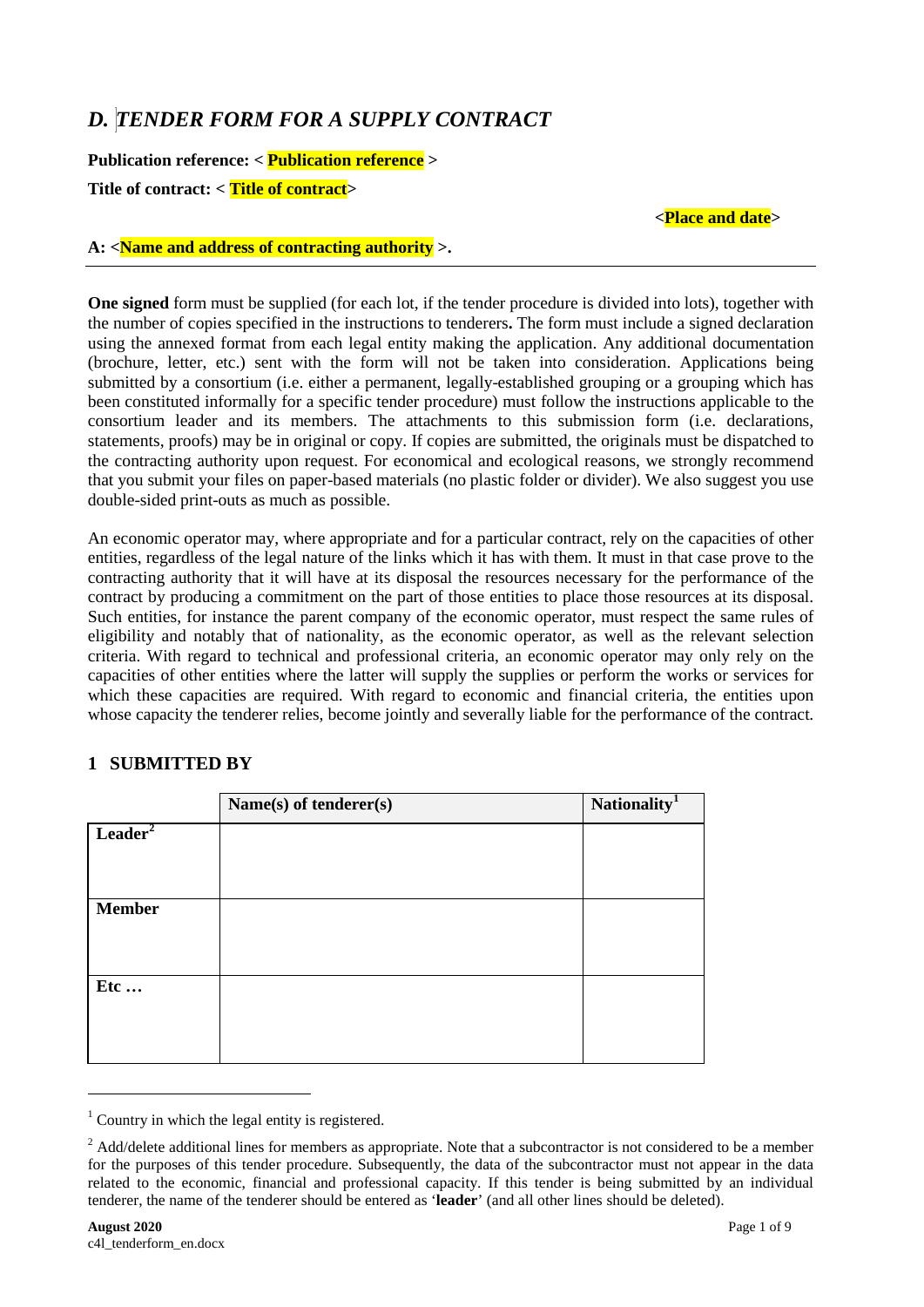### **2 CONTACT PERSON (for this tender)**

| <b>Name</b>      |  |
|------------------|--|
| <b>Address</b>   |  |
| <b>Telephone</b> |  |
| Fax              |  |
| E-mail           |  |

# **3 ECONOMIC AND FINANCIAL CAPACITY[3](#page-1-0)**

Please complete the following table of financial data<sup>[4](#page-1-1)</sup> based on your annual accounts and your latest projections. If annual closed accounts are not yet available for the current year or past year, please provide your latest estimates in the columns marked with \*\*. Figures in all columns must be calculated on the same basis to allow a direct, year-on-year comparison to be made (or, if the basis has changed, an explanation of the change must be provided as a footnote to the table). Any clarification or explanation which is judged necessary may also be provided.

| <b>Financial data</b><br>Data requested in this table must be<br>consistent with the selection criteria set in<br>the additional information about the<br>contract notice document | 2 years<br>before<br>last<br>year <sup>5</sup><br>$<$ specify<br>€ | Year<br>before last<br>year<br>$<$ specify><br>€ | Last<br>year<br>$<$ specify<br>€ | Average<br>€          | [Past<br>year<br>€]** | [Curren<br>t year<br>€** |
|------------------------------------------------------------------------------------------------------------------------------------------------------------------------------------|--------------------------------------------------------------------|--------------------------------------------------|----------------------------------|-----------------------|-----------------------|--------------------------|
| Annual turnover', excluding this contract                                                                                                                                          |                                                                    |                                                  |                                  |                       |                       |                          |
| Current assets <sup>8</sup>                                                                                                                                                        |                                                                    |                                                  |                                  |                       |                       |                          |
| Current liabilities <sup>9</sup>                                                                                                                                                   |                                                                    |                                                  |                                  |                       |                       |                          |
| [Current ratio (current assets/current<br>liabilities)                                                                                                                             | Not<br>applicab<br>le                                              | Not<br>applicable                                |                                  | Not<br>applicab<br>le | Not<br>applicab<br>le | Not<br>applicab<br>le]   |

<span id="page-1-0"></span><sup>&</sup>lt;sup>3</sup> Natural persons have to prove their capacity in accordance with the selection criteria and by the appropriate means.

-

<span id="page-1-1"></span><sup>&</sup>lt;sup>4</sup> If this application is submitted by a consortium, the data in the table above must be the sum of the data in the corresponding tables in the declarations provided by the consortium members — see point 7 of this tender form. Consolidated data are not requested for financial ratios.

<span id="page-1-2"></span><sup>&</sup>lt;sup>5</sup> Last year=last accounting year for which the entity's accounts have been closed.

<span id="page-1-3"></span><sup>6</sup> Amounts entered in the 'Average' column must be the mathematical average of the amounts entered in the three preceding columns of the same row.

<span id="page-1-4"></span> $<sup>7</sup>$  The gross inflow of economic benefits (cash, receivables, other assets) arising from the ordinary operating</sup> activities of the enterprise (such as sales of goods, sales of services, interest, royalties, and dividends) during the year.

<span id="page-1-5"></span><sup>&</sup>lt;sup>8</sup> A balance sheet account that represents the value of all assets that are reasonably expected to be converted into cash within one year in the normal course of business. Current assets include cash, accounts receivable, inventory, marketable securities, prepaid expenses and other liquid assets that can be readily converted to cash.

<span id="page-1-6"></span><sup>&</sup>lt;sup>9</sup> A company's debts or obligations that are due within one year. Current liabilities appear on the company's balance sheet and include short term debt, accounts payable, accrued liabilities and other debts.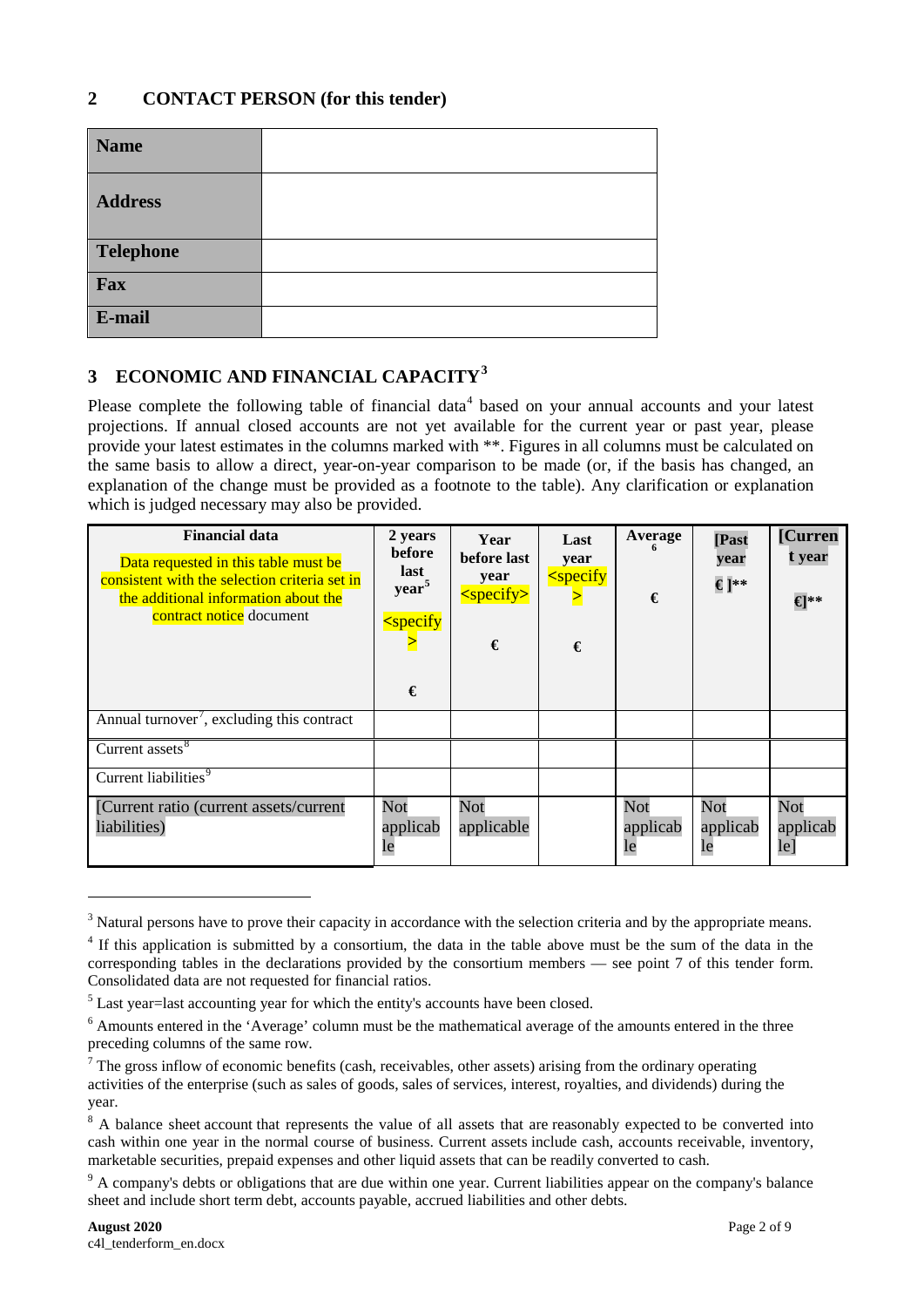# <span id="page-2-3"></span><span id="page-2-2"></span><span id="page-2-1"></span><span id="page-2-0"></span>**4 STAFF RESOURCES**

Please provide the following personnel statistics for the current year and the two previous years<sup>[10](#page-2-0)</sup>.

| <b>Annual</b><br>manpower                                |         | Year before past year         | Past year |                              | <b>Current year</b> |                         | Period average |                               |
|----------------------------------------------------------|---------|-------------------------------|-----------|------------------------------|---------------------|-------------------------|----------------|-------------------------------|
|                                                          | Overall | Relevant fields <sup>11</sup> | Overall   | <b>Relevant fields</b><br>11 | Overall             | Relevant fields $^{11}$ | Overall        | Relevant fields <sup>11</sup> |
| Permanent staff<br>12                                    |         |                               |           |                              |                     |                         |                |                               |
| Other staff $13$                                         |         |                               |           |                              |                     |                         |                |                               |
| Total                                                    |         |                               |           |                              |                     |                         |                |                               |
| Permanent staff<br>as a proportion<br>of total staff (%) | %       | $\%$                          | %         | $\%$                         | %                   | %                       | %              | $\%$                          |
|                                                          |         |                               |           |                              |                     |                         |                |                               |

 $\overline{a}$ 

<sup>&</sup>lt;sup>10</sup> If this tender is submitted by a consortium, the data in the table above must be the sum of the data in the corresponding tables in the declarations provided by the consortium members — see point 7 of this tender form. Consolidated data are not requested for financial ratios.

 $11$  Corresponding to the relevant specialisms identified in point 5 below.

<sup>&</sup>lt;sup>12</sup> Staff directly employed by the tenderer on a permanent basis (i.e. under indefinite contracts).

<sup>&</sup>lt;sup>13</sup> Other staff not directly employed by the tenderer on a permanent basis (i.e. under fixed-term contracts).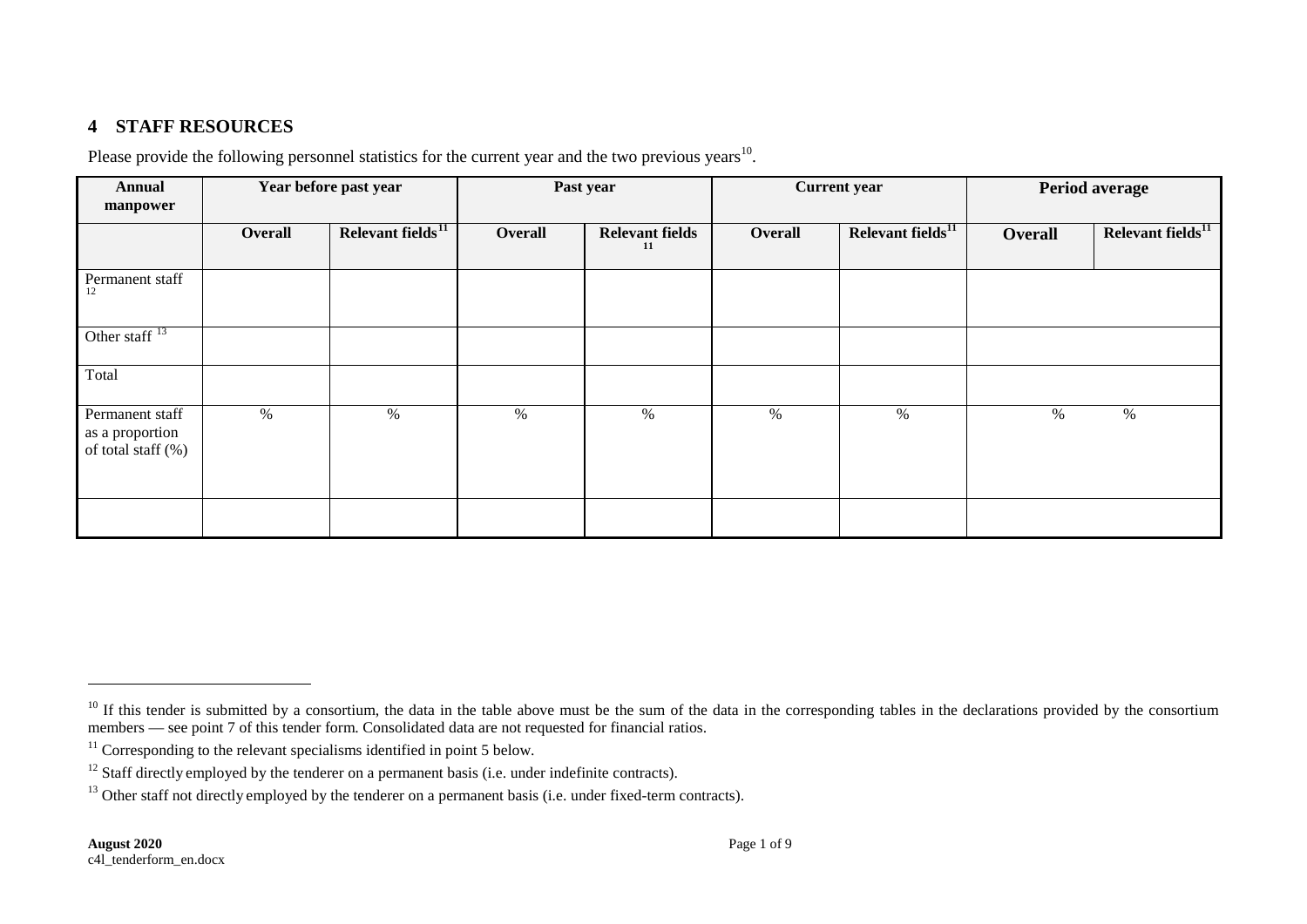# <span id="page-3-0"></span>**5 FIELDS OF SPECIALISATION**

Please use the table below to indicate the **specialisms relevant to this contract** of each legal entity making this tender, by using the names of these specialisms as the row headings and the name of the legal entity as the column headings. Show the relevant specialism(s) of each legal entity by placing a tick  $(\check{\checkmark})$  in the box corresponding to those specialisms in which the legal entity has significant experience. [**Maximum 10 specialisms**]

|                           | Leader | Member 2 | Member 3 | Etc |
|---------------------------|--------|----------|----------|-----|
|                           |        |          |          |     |
| Relevant specialism 1     |        |          |          |     |
|                           |        |          |          |     |
| Relevant specialism 2     |        |          |          |     |
|                           |        |          |          |     |
| Etc $\dots$ <sup>14</sup> |        |          |          |     |
|                           |        |          |          |     |

<sup>&</sup>lt;sup>14</sup> add/delete additional lines and/or rows as appropriate. If this tender is being submitted by an individual legal entity, the name of the legal entity should be entered as 'Leader' (and all other columns should be deleted).

-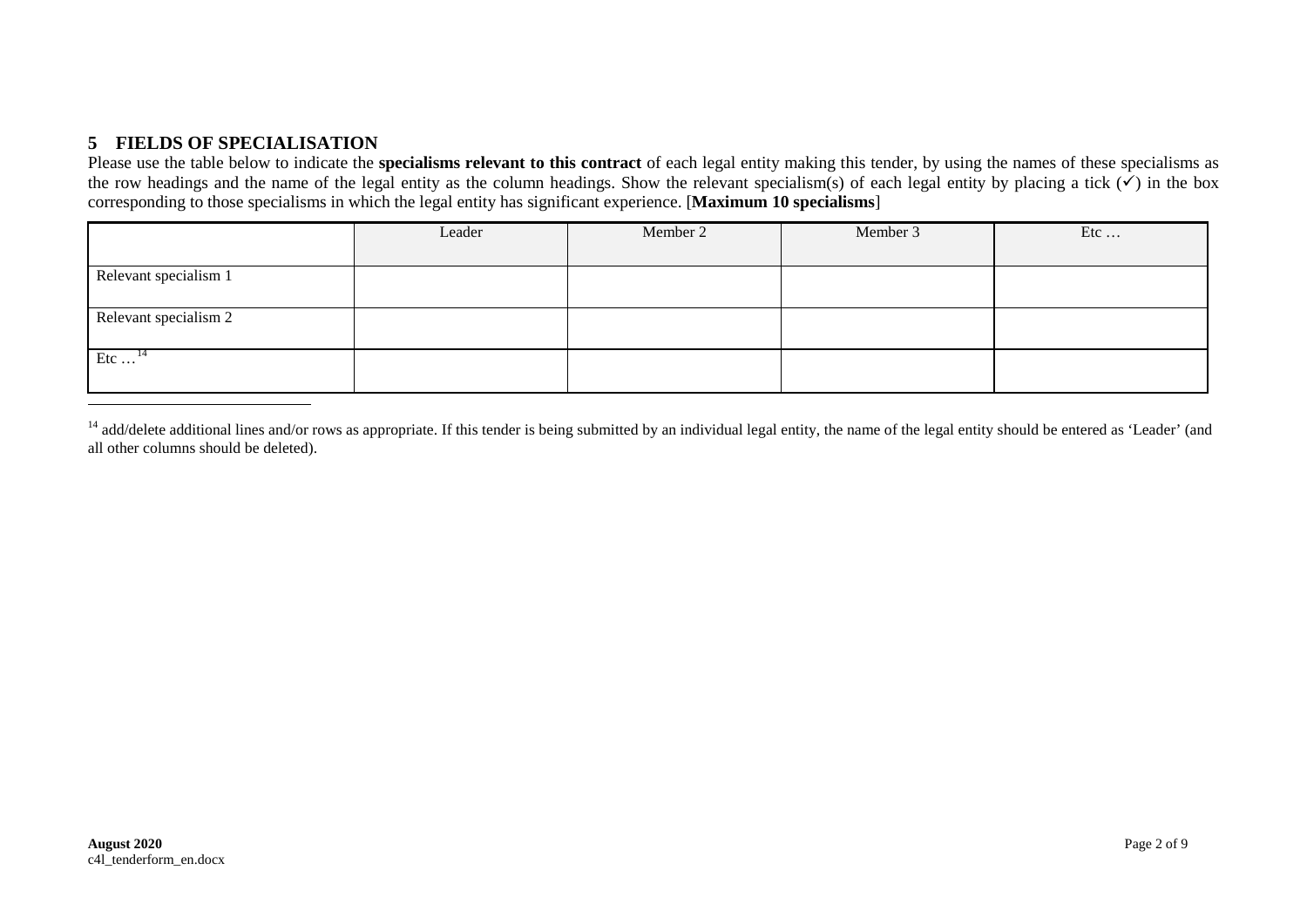# <span id="page-4-1"></span><span id="page-4-0"></span>**6 EXPERIENCE**

-

Please complete a table using the format below to summarise the **major relevant supplies** carried out over the past  $\frac{3}{3}$  years<sup>[15](#page-4-0)</sup> by the legal entity or entities making this tender. The number of references to be provided must not exceed **15** for the entire tender

| $\text{Ref } \# \text{ (maximum 15)}$ |                | <b>Project title</b>                           | $\cdots$                                                 |                         |                   |                                  |              |                           |
|---------------------------------------|----------------|------------------------------------------------|----------------------------------------------------------|-------------------------|-------------------|----------------------------------|--------------|---------------------------|
| Name of legal entity                  | <b>Country</b> | <b>Overall</b><br>supply value<br>$(EUR)^{16}$ | <b>Proportion</b><br>supplied by<br>legal entity $(\% )$ | No of staff<br>provided | Name of<br>client | Origin of<br>funding             | <b>Dates</b> | Name of members if<br>any |
| $\cdots$                              | $\cdots$       | $\cdots$                                       | $\cdots$                                                 | $\cdots$                | $\cdots$          | $\cdots$                         | $\cdots$     | $\cdots$                  |
| Detailed description of supply        |                |                                                |                                                          |                         |                   | <b>Related services provided</b> |              |                           |
| $\cdots$                              |                |                                                |                                                          |                         |                   | $\cdots$                         |              |                           |

<sup>&</sup>lt;sup>15</sup> In the case of framework contracts (without contractual value), only specific contracts corresponding to assignments implemented under such framework contracts will be considered.

<sup>16</sup> Amounts actually paid, without the effect of inflation.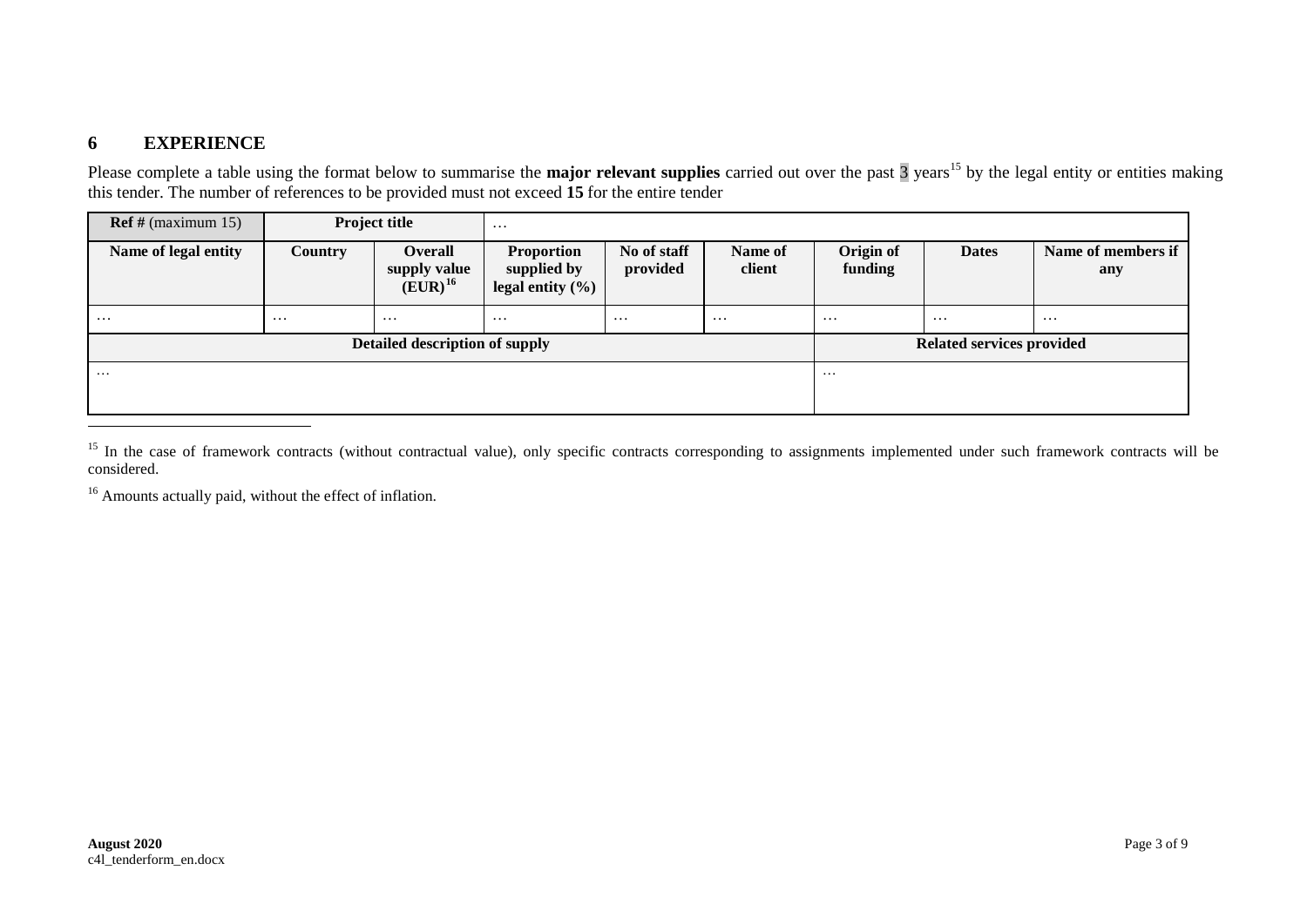#### **7 TENDERER'S DECLARATION(S)**

**As part of their tender, each legal entity identified under point 1 of this form, including every consortium member, as well as each capacity-providing entity and each subcontractor providing more than 10% of the supplies, must submit a signed declaration using this format, together with the declaration of honour on exclusion and selection criteria (Annex 1) (insert Form a.14). The declaration may be in original or in copy. If copies are submitted the originals must be dispatched to the contracting authority upon request.**

In response to your letter of invitation to tender for the above contract,

we, the undersigned, hereby declare that:

- **1** We have examined and accept in full the content of the dossier for invitation to tender No <……………………………….> of <date>. We hereby accept its provisions in their entirety, without reservation or restriction.
- **2** We offer to deliver, in accordance with the terms of the tender dossier and the conditions and time limits laid down, without reserve or restriction:

Lot 1: **<**description of supplies with indication of quantities and origin**>**

Lot 2: <*description of supplies with indication of quantities and origin***>** 

Etc.

**3** The price of our tender **excluding** spare parts and consumables, if applicable (**excluding the** discounts described under point 4) is:

Lot  $1:$   $\langle$  insert price $\rangle$ 

Lot 2:  $\langle$  insert price and currency >

Lot 3: <insert price>

- **4** We will grant a discount of  $\left[\langle \frac{n!}{n!} \rangle \right]$  or  $\left[\langle \frac{n!}{n!} \rangle \right]$  [in the event of our being awarded lot … and lot … ………].
- **5** This tender is valid for a period of 90 days from the final date for submission of tenders.
- **6** If our tender is accepted, we undertake to provide a performance guarantee as required by Article 11 of the special conditions.
- **7** Our firm/company [and our subcontractors] has/have the following nationality:

**<**……………………………………………………………………**>**

- **8** We are making this tender in our own right [as member in the consortium led by  $\leq$  name of the leader  $>1$  [ourselves]\*. We confirm that we are not tendering for the same contract in any other form. [We confirm, as a member in the consortium, that all members are jointly and severally liable by law for the execution of the contract, that the lead member is authorised to bind, and receive instructions for and on behalf of, each member, that the execution of the contract, including payments, is the responsibility of the lead member, and that all members in the joint venture/consortium are bound to remain in the joint venture/consortium for the entire period of the contract's execution]. [We confirm, as capacity-providing entity to be jointly and severally bound in respect of the obligations under the contract, including for any recoverable amount.]
- **9** In the event that our tender is successful, we undertake, if required, to provide the proof usual under the law of the country in which we are effectively established that we do not fall into any of the exclusion situations. The date on the evidence or documents provided will be no earlier than 1 year before the date of submission of the tender and, in addition, we will provide a statement that our situation has not altered in the period which has elapsed since the evidence in question was drawn up.

**August 2020** Page 4 of 9 We also undertake, if required, to provide evidence of financial and economic standing and technical and professional capacity according to the selection criteria for this call for tender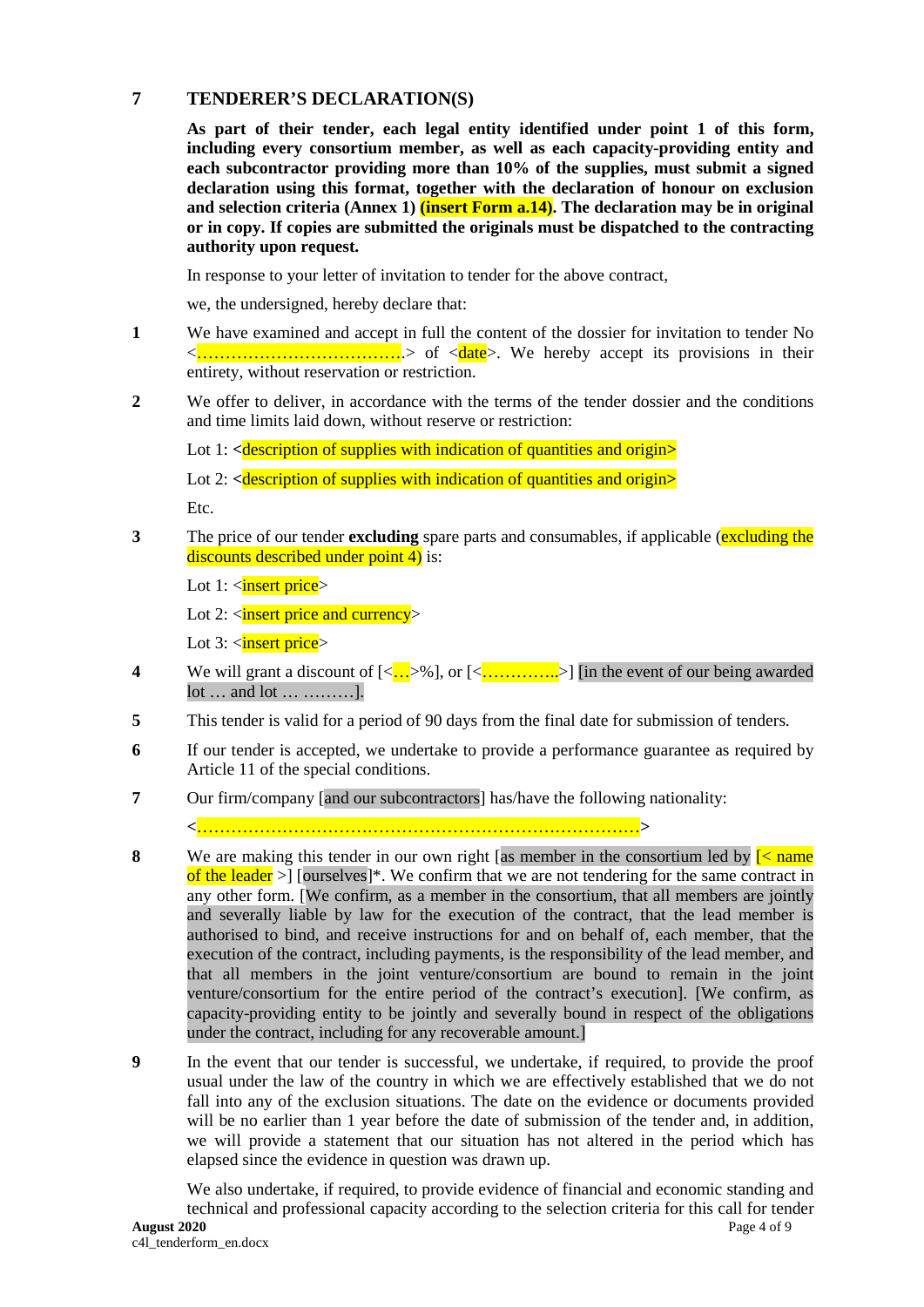specified in the additional information about the contract notice. The documentary proofs required are listed in Section 2.6.11. of the practical guide.

We also understand that if we fail to provide the proof/evidence required, within 15 calendar days after receiving the notification of award, or if the information provided is proved false, the award may be considered null and void.

**10** We agree to abide by the ethics clauses in Clause 24 of the instructions to tenderers and, in particular, have no conflict of interests or any equivalent relation which may distort competition with other tenderers or other parties in the tender procedure at the time of the submission of this application.

We confirm that we, including all consortium members, if any, and subcontractors are not in the lists of EU restrictive measures [\(www.sanctionsmap.eu\)](http://www.sanctionsmap.eu/) and we understand that our tender may be rejected, if proved the contrary.

- **11** We will inform the contracting authority immediately if there is any change in the above circumstances at any stage during the implementation of the tasks. We also fully recognise and accept that any inaccurate or incomplete information deliberately provided in this application may result in our exclusion from this and other contracts funded by the EU/EDF.
- **12** We note that the contracting authority is not bound to proceed with this invitation to tender and that it reserves the right to award only part of the contract. It will incur no liability towards us should it do so.
- **13** We fully recognise and accept that if the above-mentioned persons participate in spite of being in any of the situations listed in Section 2.6.10.1.1. of the practical guide or if the declarations or information provided prove to be false, they may be subject to rejection from this procedure and to administrative sanctions in the form of exclusion and financial penalties up to 10% of the total estimated value of the contract being awarded and that this information may be published on the Commission website in accordance with the Financial Regulation in force.
- **14** We are aware that, for the purposes of safeguarding the EU's financial interests, our personal data may be transferred to internal audit services, to the early detection and exclusion system, to the European Court of Auditors, to the Financial Irregularities Panel or to the European Anti-Fraud Office.

[\* Delete as applicable]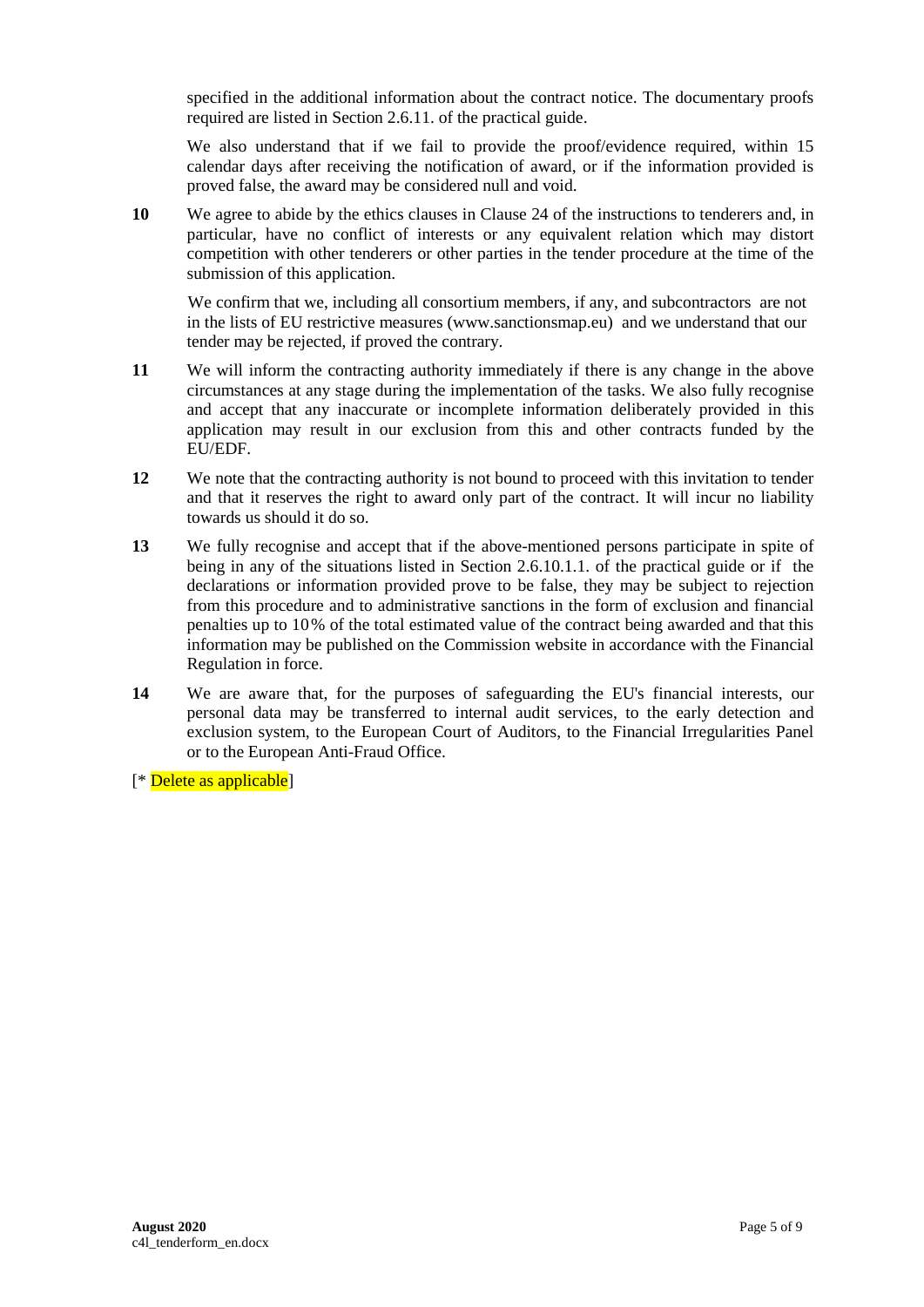#### [If this declaration is being completed by a consortium member:

The following table contains our financial data as included in the consortium's tender form. These data are based on our annual closed accounts and our latest projections. Estimated figures (i.e. those not included in annual closed accounts) are given in italics. Figures in all columns have been provided on the same basis to allow a direct, year-on-year comparison to be made  $\leq$  except as explained in the footnote to the table  $\geq$ .

| <b>Financial data</b><br>Data requested in this table must be<br>consistent with the selection criteria<br>set in the additional information<br>about the contract notice document | 2 years<br>before last <sup>5</sup><br>$<$ specify $>$<br><b>EUR</b> | Year<br>before last<br>year<br><specify><br/><b>EUR</b></specify> | Last year<br><specify><br/><b>EUR</b></specify> | Average <sup>6</sup><br><b>EUR</b> | Past<br>year<br>EUR]  | [Curren<br>t year<br>EUR] |
|------------------------------------------------------------------------------------------------------------------------------------------------------------------------------------|----------------------------------------------------------------------|-------------------------------------------------------------------|-------------------------------------------------|------------------------------------|-----------------------|---------------------------|
| Annual turnover <sup>'</sup> , excluding this<br>contract                                                                                                                          |                                                                      |                                                                   |                                                 |                                    |                       |                           |
| Current assets <sup>8</sup>                                                                                                                                                        |                                                                      |                                                                   |                                                 |                                    |                       |                           |
| Current liabilities <sup>9</sup>                                                                                                                                                   |                                                                      |                                                                   |                                                 |                                    |                       |                           |
| [Current ratio (current<br>assets/current liabilities)                                                                                                                             | Not<br>applicable                                                    | Not<br>applicable                                                 |                                                 | Not<br>applicable                  | Not<br>applicab<br>le | Not<br>applicab<br>le]    |